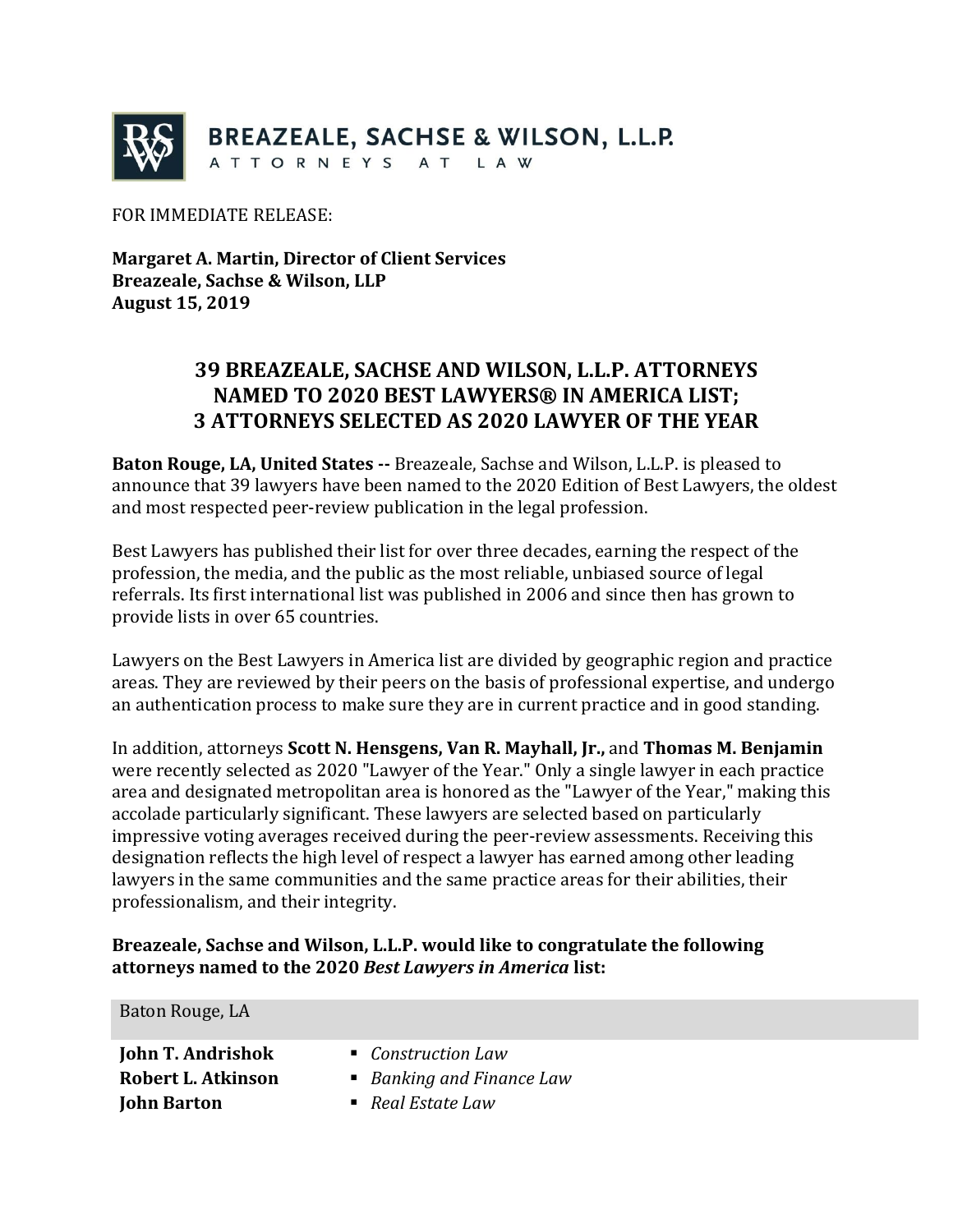| <b>Robert T. Bowsher</b>   | Tax Law<br>п                                              |  |
|----------------------------|-----------------------------------------------------------|--|
| <b>Jude C. Bursavich</b>   | Commercial Litigation<br>Е                                |  |
|                            | Litigation - Health Care                                  |  |
| David R. Cassidy           | Litigation and Controversy - Tax<br>Е                     |  |
|                            | Tax Law                                                   |  |
| David M. Charlton          | Closely Held Companies and Family Businesses Law<br>п     |  |
| <b>Tom Clark</b>           | Administrative / Regulatory Law<br>Е                      |  |
|                            | <b>Commercial Litigation</b><br>п                         |  |
|                            | <b>Entertainment Law - Motion Pictures and Television</b> |  |
|                            | <b>Government Contracts</b><br>п                          |  |
|                            | Insurance Law<br>п                                        |  |
|                            | Professional Malpractice Law - Defendants<br>Е            |  |
| <b>Jeanne Comeaux</b>      | <b>Trade Secrets Law</b><br>п                             |  |
| <b>Carroll Devillier</b>   | <b>Commercial Litigation</b><br>п                         |  |
| <b>Cullen J. Dupuy</b>     | Litigation - Insurance<br>Е                               |  |
| Murphy J. Foster, III      | <b>Construction Law</b><br>в                              |  |
|                            | Labor Law - Management<br>п                               |  |
|                            | Litigation - Construction<br>Е                            |  |
| <b>Gregory D. Frost</b>    | <b>Government Relations Practice</b>                      |  |
|                            | <b>Health Care Law</b><br>Е                               |  |
| <b>Judith W. Giorlando</b> | <b>Health Care Law</b><br>п                               |  |
| <b>Emily Black Grey</b>    | <b>Health Care Law</b><br>п                               |  |
| Leo C. Hamilton            | Administrative / Regulatory Law<br>п                      |  |
|                            | <b>Employment Law - Management</b><br>Е                   |  |
|                            | Labor Law - Management<br>Е                               |  |
| Paul M. Hebert, Jr.        | <b>Family Law</b><br>Е                                    |  |
| <b>Scott N. Hensgens</b>   | <b>Commercial Litigation</b><br>п                         |  |
|                            | Litigation - Intellectual Property<br>Е                   |  |
|                            | Trademark Law                                             |  |
| <b>Michael R. Hubbell</b>  | Commercial Transactions / UCC Law<br>Е                    |  |
|                            | Real Estate Law                                           |  |
| David R. Kelly             | <b>Commercial Litigation</b>                              |  |
|                            | Insurance Law<br>п                                        |  |
|                            | Litigation - Insurance                                    |  |
|                            | Tax Law                                                   |  |
| <b>Lance Kinchen</b>       | Tax Law                                                   |  |
| Van R. Mayhall, III        | Corporate Law                                             |  |
| Van R. Mayhall, Jr.        | Business Organizations (including LLCs and Partnerships)  |  |
|                            | Closely Held Companies and Family Businesses Law          |  |
|                            | Corporate Compliance Law                                  |  |

*Corporate Governance Law*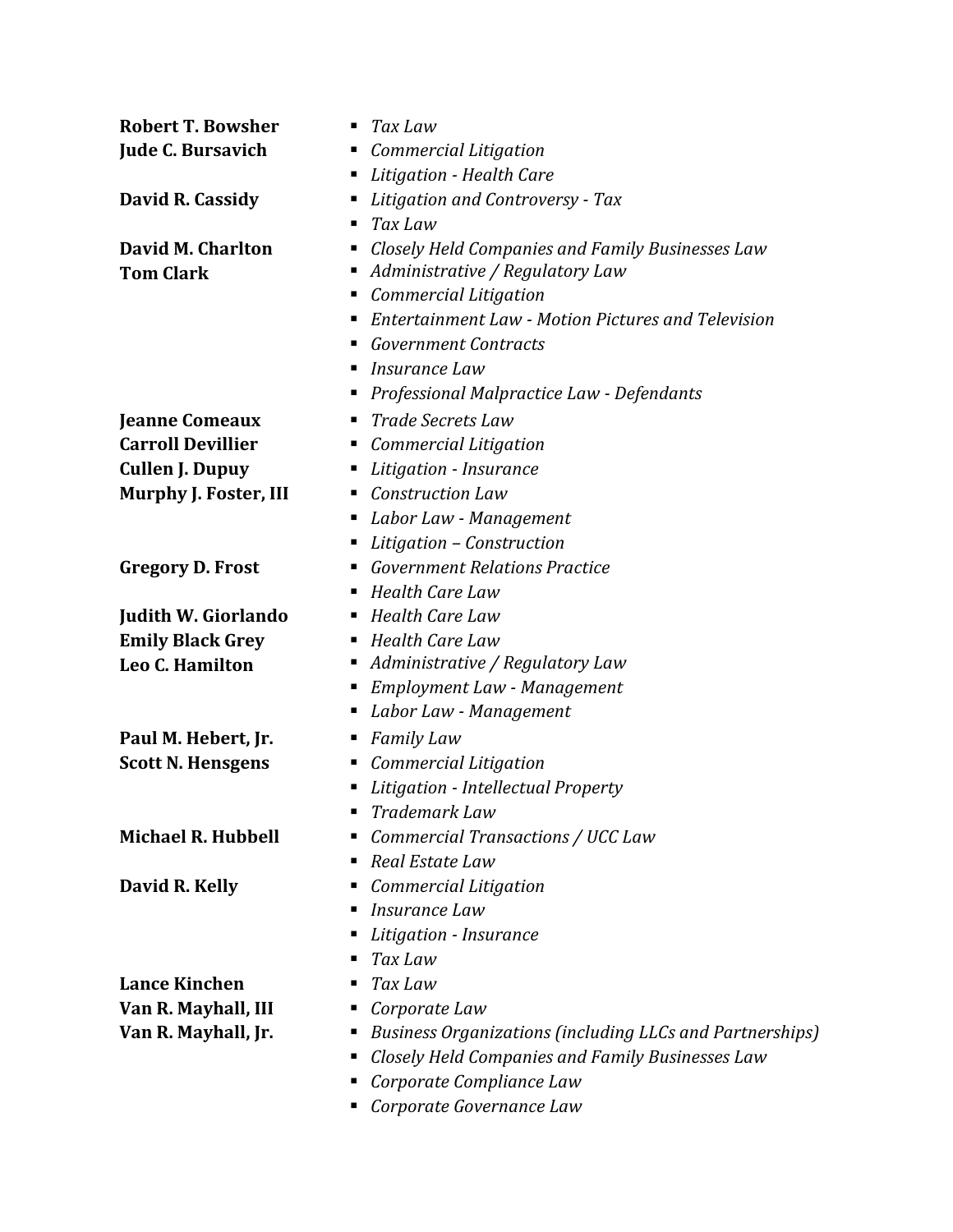|                           | Corporate Law<br>п.                                        |  |  |
|---------------------------|------------------------------------------------------------|--|--|
|                           | <b>Government Relations Practice</b>                       |  |  |
|                           | Litigation - Regulatory Enforcement (SEC, Telecom, Energy) |  |  |
|                           | ■ Litigation – Securities                                  |  |  |
|                           | Litigation and Controversy - Tax                           |  |  |
|                           | Mergers and Acquisitions Law                               |  |  |
|                           | Reinsurance Law                                            |  |  |
| C. Stokes McConnell, Jr.  | • Public Finance Law                                       |  |  |
| <b>Trenton J. Oubre</b>   | Litigation - Insurance<br>п                                |  |  |
|                           | <b>Workers' Compensation Law - Employers</b><br>п          |  |  |
| <b>James R. Raines</b>    | <b>Family Law</b>                                          |  |  |
| Claude F. Reynaud, Jr.    | Antitrust Law<br>ш                                         |  |  |
|                           | Appellate Practice                                         |  |  |
|                           | Commercial Litigation<br>ш                                 |  |  |
|                           | Litigation - Antitrust                                     |  |  |
|                           | Litigation - Intellectual Property                         |  |  |
| <b>Melissa Shirley</b>    | Employment Law - Management<br>ш                           |  |  |
| Jerry L. Stovall, Jr.     | Employment Law - Individuals<br>ш                          |  |  |
| Thomas R. Temple Jr.      | Commercial Litigation<br>ш                                 |  |  |
|                           | Litigation - Insurance<br>п                                |  |  |
| <b>B. Troy Villa</b>      | Business Organizations (including LLCs and Partnerships)   |  |  |
|                           | Corporate Law<br>ш                                         |  |  |
|                           | Mergers and Acquisitions Law                               |  |  |
| <b>Stephen R. Whalen</b>  | Litigation - Insurance                                     |  |  |
| Douglas K. Williams       | Insurance Law                                              |  |  |
|                           | Litigation - Insurance                                     |  |  |
|                           | Medical Malpractice Law - Defendants<br>ш                  |  |  |
|                           | <b>Transportation Law</b>                                  |  |  |
|                           |                                                            |  |  |
| <b>New Orleans, LA</b>    |                                                            |  |  |
| <b>Thomas M. Benjamin</b> | <b>Commercial Litigation</b>                               |  |  |
|                           | Litigation - Securities                                    |  |  |
|                           | Securities / Capital Markets Law                           |  |  |
| Peter J. Butler, Jr.      | <b>Commercial Litigation</b>                               |  |  |
|                           | Bankruptcy and Creditor Debtor Rights / Insolvency and     |  |  |
| Alan H. Goodman           | Reorganization Law                                         |  |  |
|                           | • Litigation - Bankruptcy                                  |  |  |
|                           | Litigation - Real Estate                                   |  |  |
|                           | Mass Tort Litigation / Class Actions - Plaintiffs          |  |  |
|                           | Mergers and Acquisitions Law                               |  |  |
|                           | • Product Liability Litigation - Defendants                |  |  |